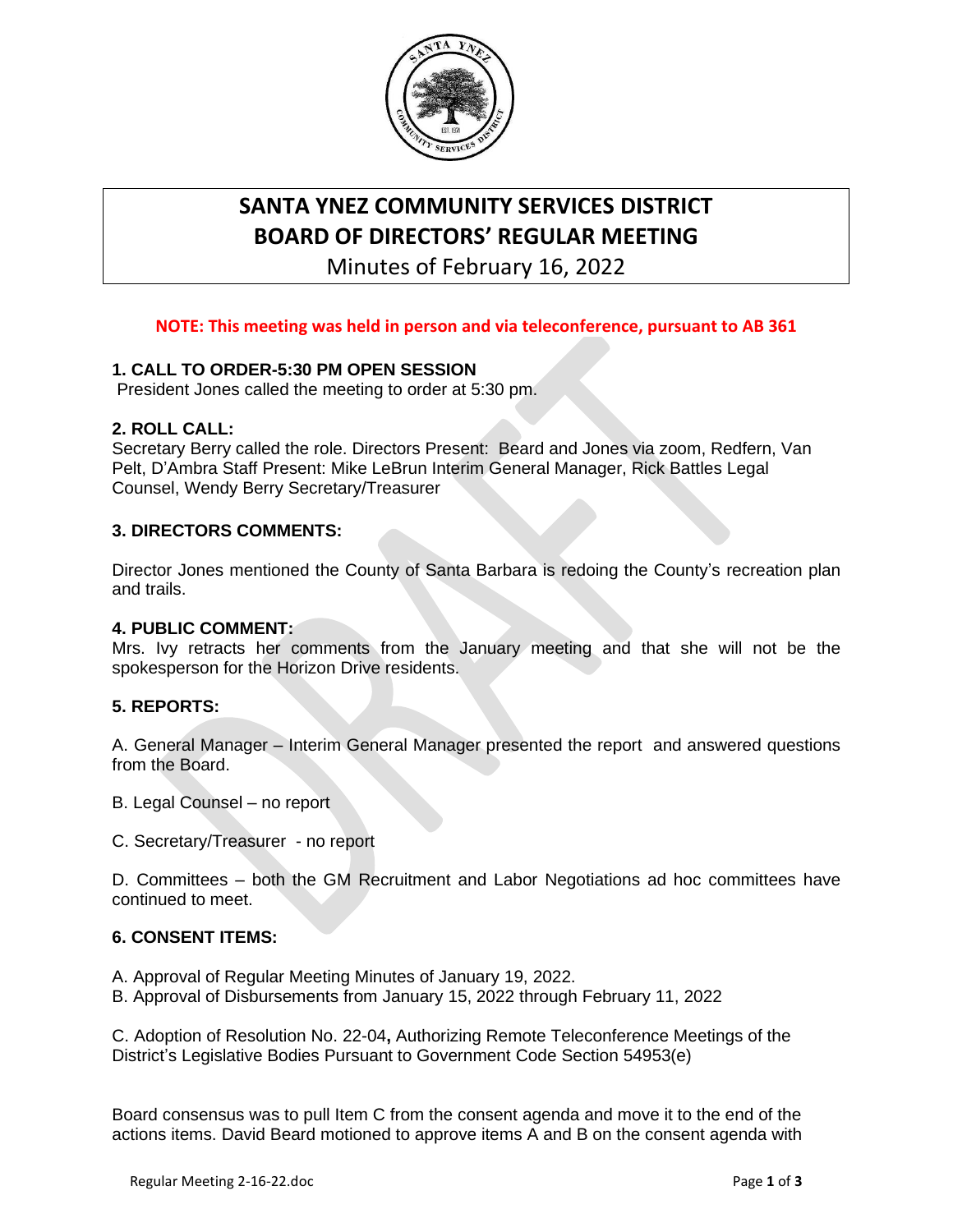change of the date on the minutes to January 19<sup>th</sup>, 2022, Director Redfern seconded and the motion passed by a roll call vote:

## **AYES: Beard, Jones, D'Ambra, Van Pelt, Redfern**

Item C Consent agenda - Director Beard motioned to adopt Resolution No. 22-04**,** Authorizing Remote Teleconference Meetings of the District's Legislative Bodies Pursuant to Government Code Section 54953(e) subject to change the date in the heading of the resolution to February and March, Director Redfern seconded and the motion passed by a roll call vote:

#### **AYES: Beard, Jones, D'Ambra, Redfern, Van Pelt**

#### **7. ACTION ITEMS:**

**A. Audit Report: Receive presentation from the District's auditor Paul Kaymark and accept the audit report for June 30, 2021 as submitted by Nigro and Nigro.** Paul Kaymark presented his report on the financial statements for fiscal year 2020-2021. Director D'Ambra motioned to accept the audit report for fiscal year ending 06-30-21, Director Beard seconded and the motion passed by a roll call vote:

#### **AYES: Beard, Jones, D'Ambra, Van Pelt, Redfern**

**B. Public Hearing**: The public hearing is for approval of installment payment plan, election to have installments collected on the tax roll, and imposition of a lien to secure payment for 3066 Horizon Drive APN# 141-350-016. The public hearing was opened at 6:21 p.m. and closed at 6:31 p.m. with no protests. The public hearing notice was published on December 27, 2021, January 3 and January 10, 2022. The approved costs are \$66,204.98 over a 20-year term with a 4.25% interest rate commencing 2022-2023 with an annual payment of \$4,947.08.

Director Van Pelt motioned to approve Resolution 22-02, approving the installment payment plan for 3066 Horizon Drive, Director Beard seconded and the motion passed by a roll call vote:

## **AYES: Beard, Jones, Redfern, D'Ambra, Van Pelt**

**C. Public Hearing –** The public hearing is for approval of installment payment plan, election to have installments collected on the tax roll, and imposition of a lien to secure payment for 3063 Horizon Drive APN# 141-350-003. The public hearing was opened at 6:33 p.m. and closed at 6:34 p.m. with no protests. The public hearing notice was published on December 27, 2021, January 3 and January 10, 2022. The approved costs are \$68,199.76 over a 20-year term with a 4.25% interest rate commencing 2022-2023 with an annual payment of \$5,096.14.

Director Beard motioned to adopt Resolution 22-03, approving the installment payment plan for 3063 Horizon Drive, Director D'Ambra seconded, and the motion passed by a roll call vote:

#### **AYES: Beard, Jones, D'Ambra, Redfern, Van Pelt**

#### **D. General Manager Recruitment:**

Interim General Manager presented the item and answered questions from the Board. By consensus, the Board directed staff to keep the requirements of the position open (not restricted) to only previous Managers and move forward with the recruitment.